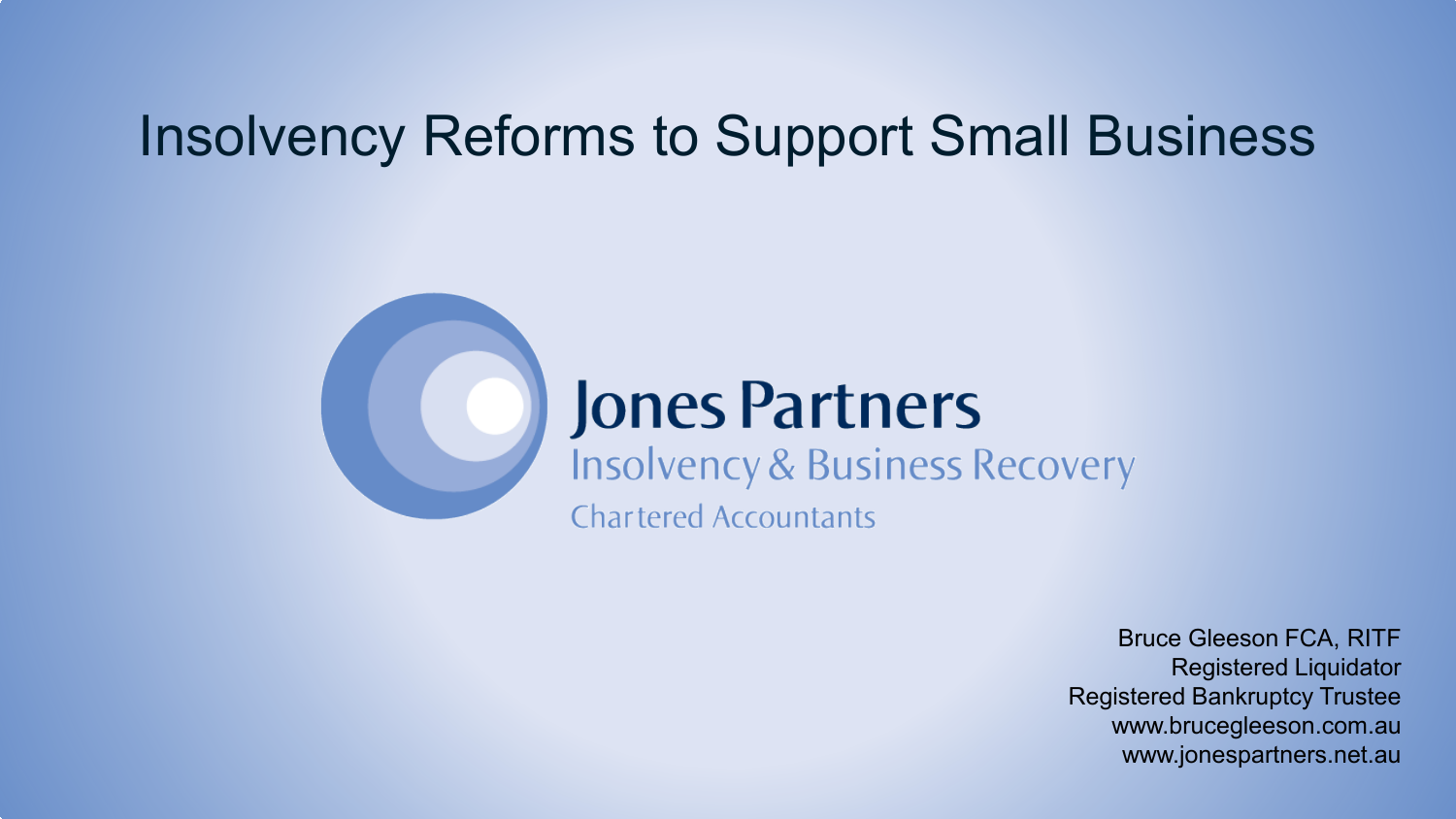#### Why Small Business?

- There are > 2 million small businesses in Australia;
- They account for approximately 35% GDP;
- They employ over 40% of Australia's workforce;
- They pay approximately 12% of total company tax revenue; and
	- They are at highest risk of insolvency
		- 80% of insolvencies have < 20 employees
		- 85% of insolvencies have < \$100,000 assets
		- 75% of insolvencies have <\$1 million in liabilities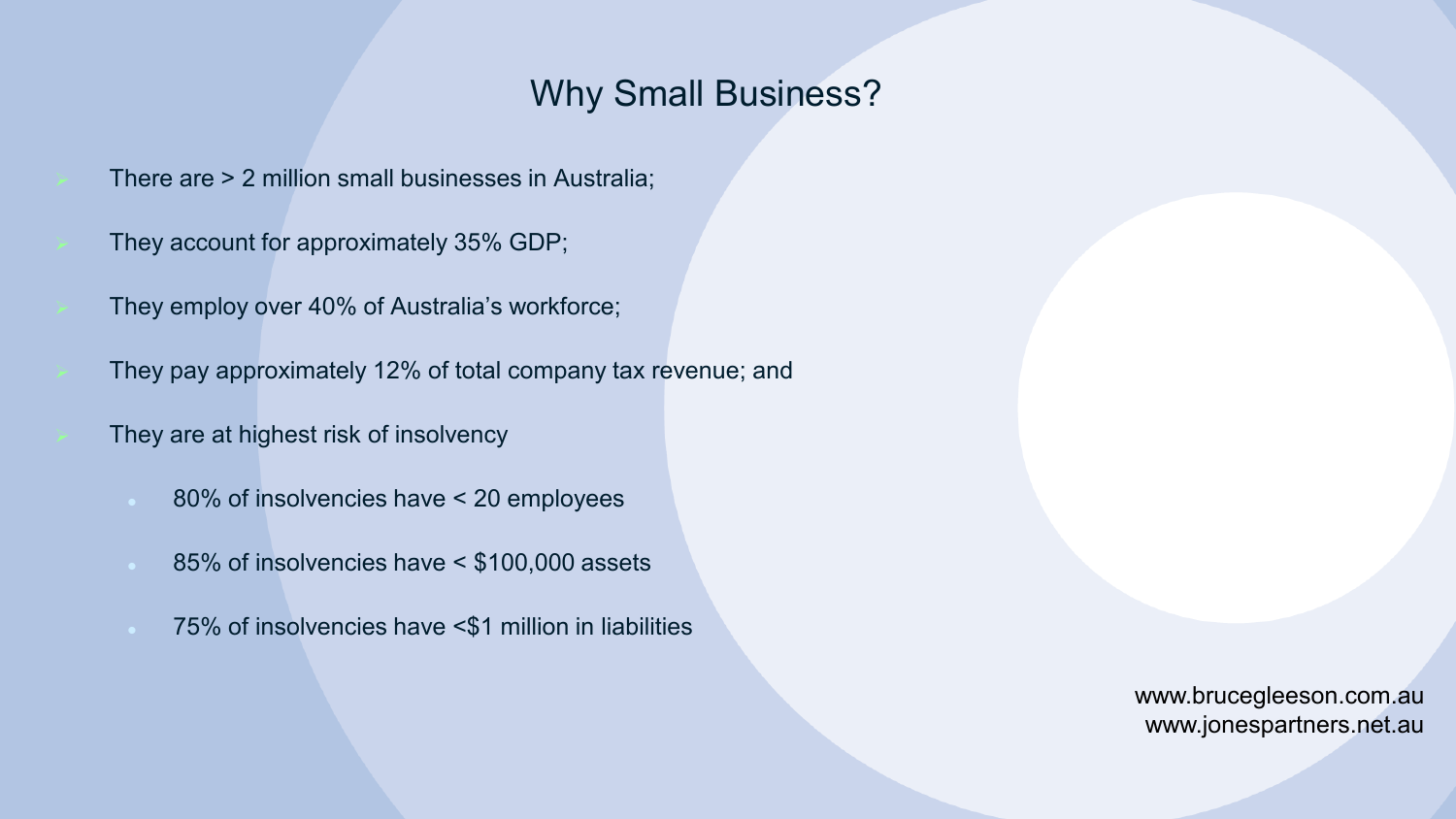### Why Now?

- There will be an increase in the number of businesses in financial distress due to the pandemic.
- During Covid-19 the number of insolvencies has decreased by approximately 50% when compared to the same period in 2019;
- 2019 was one of the lowest volume years for insolvencies since the GFC;
- The reform is part of the Government's Jobmaker plan;
- Whilst temporary relief measures to assist keeping businesses afloat has helped, concerns around viability of small businesses remain post these expiring. i.e. Jobkeeper; and
- The reform will hopefully enable more Australian small businesses to quickly restructure and survive the economic impact of Covid-19;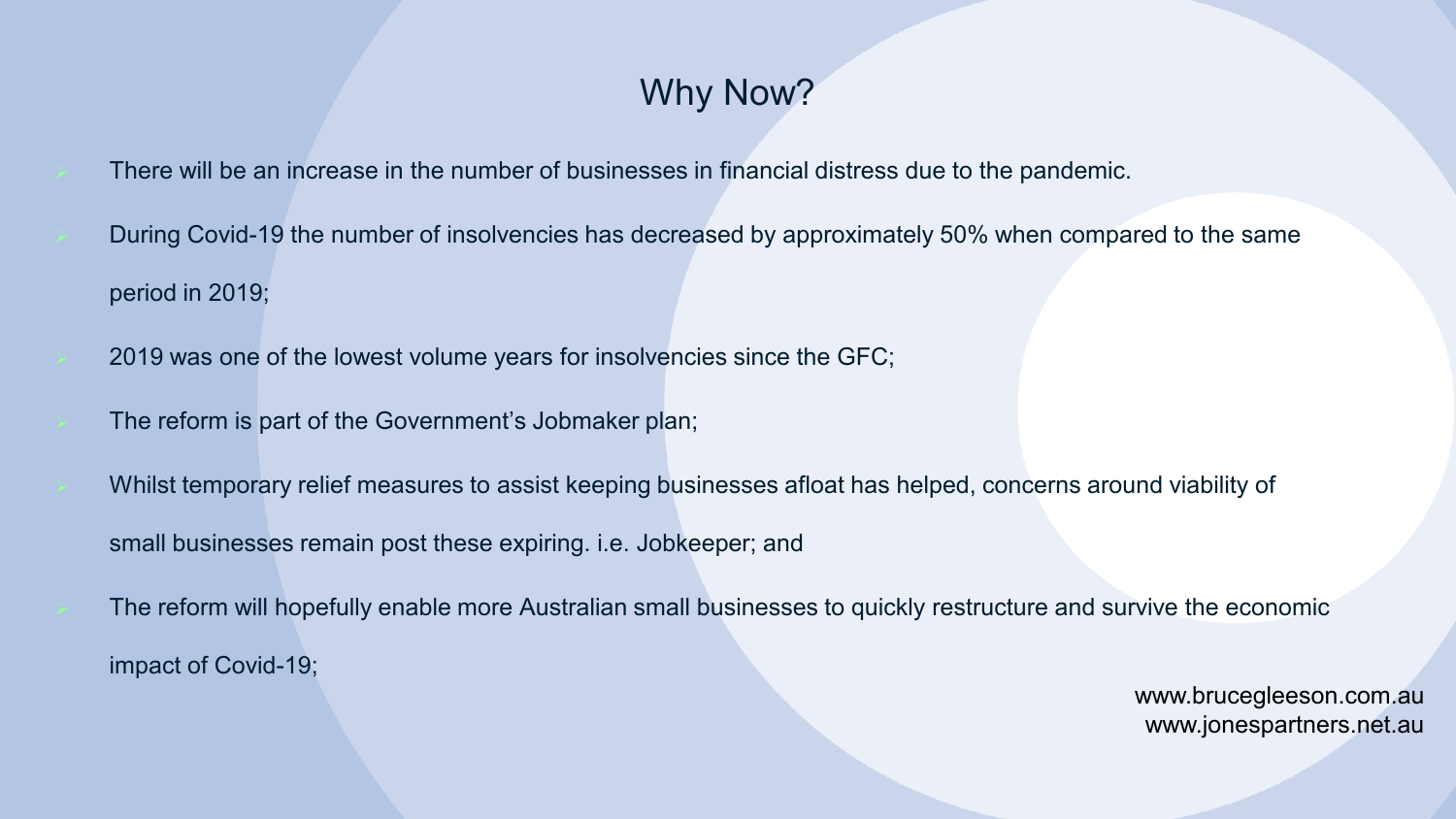#### What are the key elements of the Reform?

- New debt restructuring process for incorporated businesses with liabilities < \$1 million;
- Draws upon some features of overseas models, i.e. Chapter 11 by moving to a "debtor in possession" versus "creditor in possession" model which will enable small businesses to restructure their existing debts while remaining in control of their business;
- A rapid 20-day period for the development of a restructuring plan by a Small Business Restructuring Practitioner ("SBRP"), followed by 15 business days for creditors to vote on the plan;
- 50% of the creditors by value, excluding related parties must approve the plan;
- If the plan is approved, the business continues and the SBRP administers the plan by making distributions to unsecured creditors according to the term of the plan. If the plan is voted down, the process ends, and the company director may opt to go into voluntary administration or to use the proposed simplified liquidation process; and
- Scheduled to commence on 1 January 2021.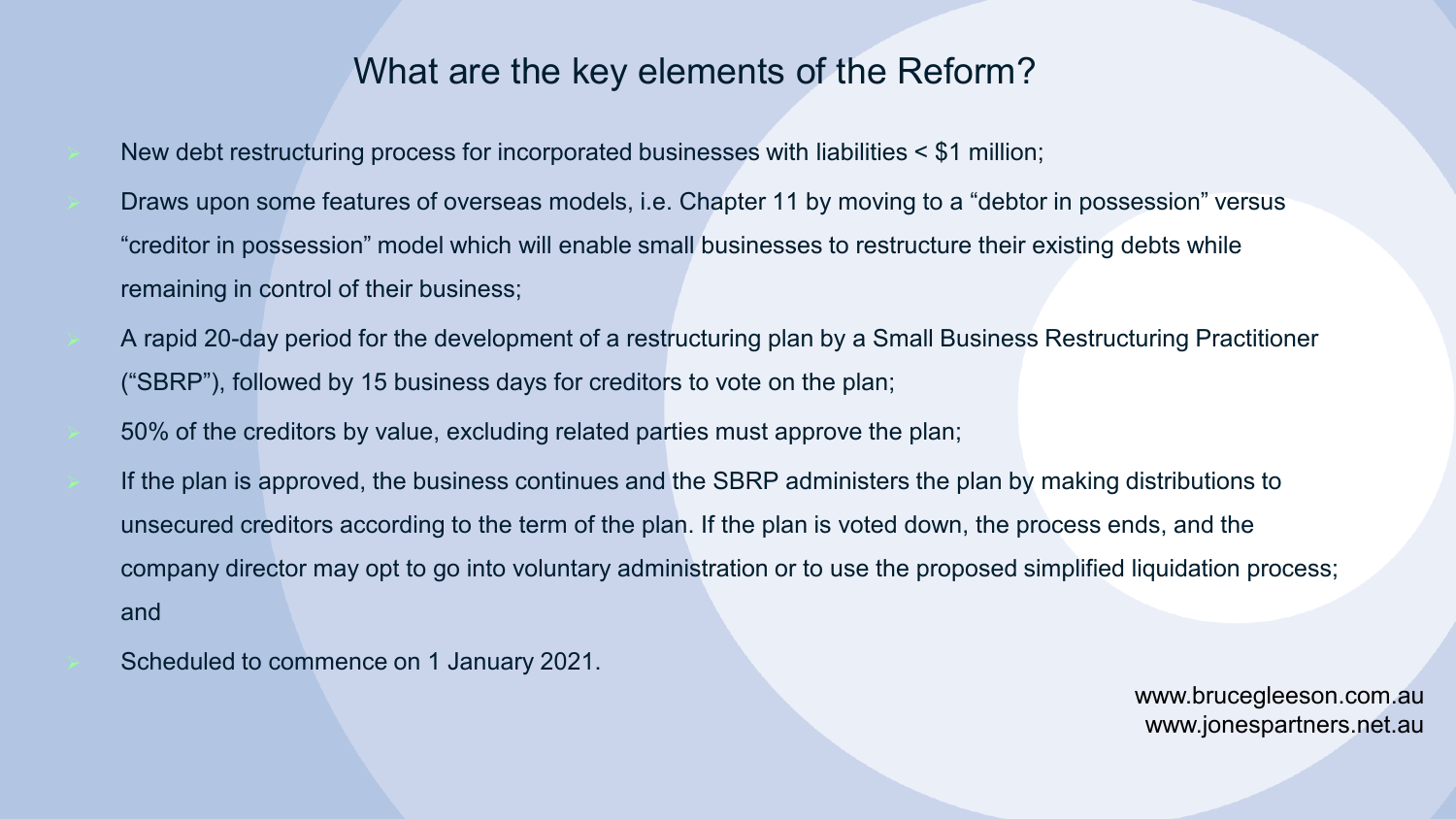Figure 1: Overview of the new restructuring process

The directors of a distressed company appoint a small business restructuring practitioner. The practitioner confirms the company is eligible to access the restructuring process.

A notice of process commencement is provided to creditors by a technology neutral means, which outlines how information relevant to the process can be accessed.

A restructuring plan is developed by the company directors with the support of the practitioner. The practitioner certifies the plan based on their assessment of the company's financial affairs.

Directors remain in control of company



The plan, accompanying information and the certificate are made available to creditors.

Creditors vote on plan, and verify proof of debt through an online portal or other tech neutral means. Approval requires a majority of unrelated creditors by value who respond by deadline.

If a majority of creditors vote for the reorganisation plan: the plan commences and the practitioner is appointed to oversee the plan.

If a majority of creditors vote against the reorganisation plan: the process ends and the directors may choose to enter another insolvency process.

#### Up to 20 business days



Up to 15 business days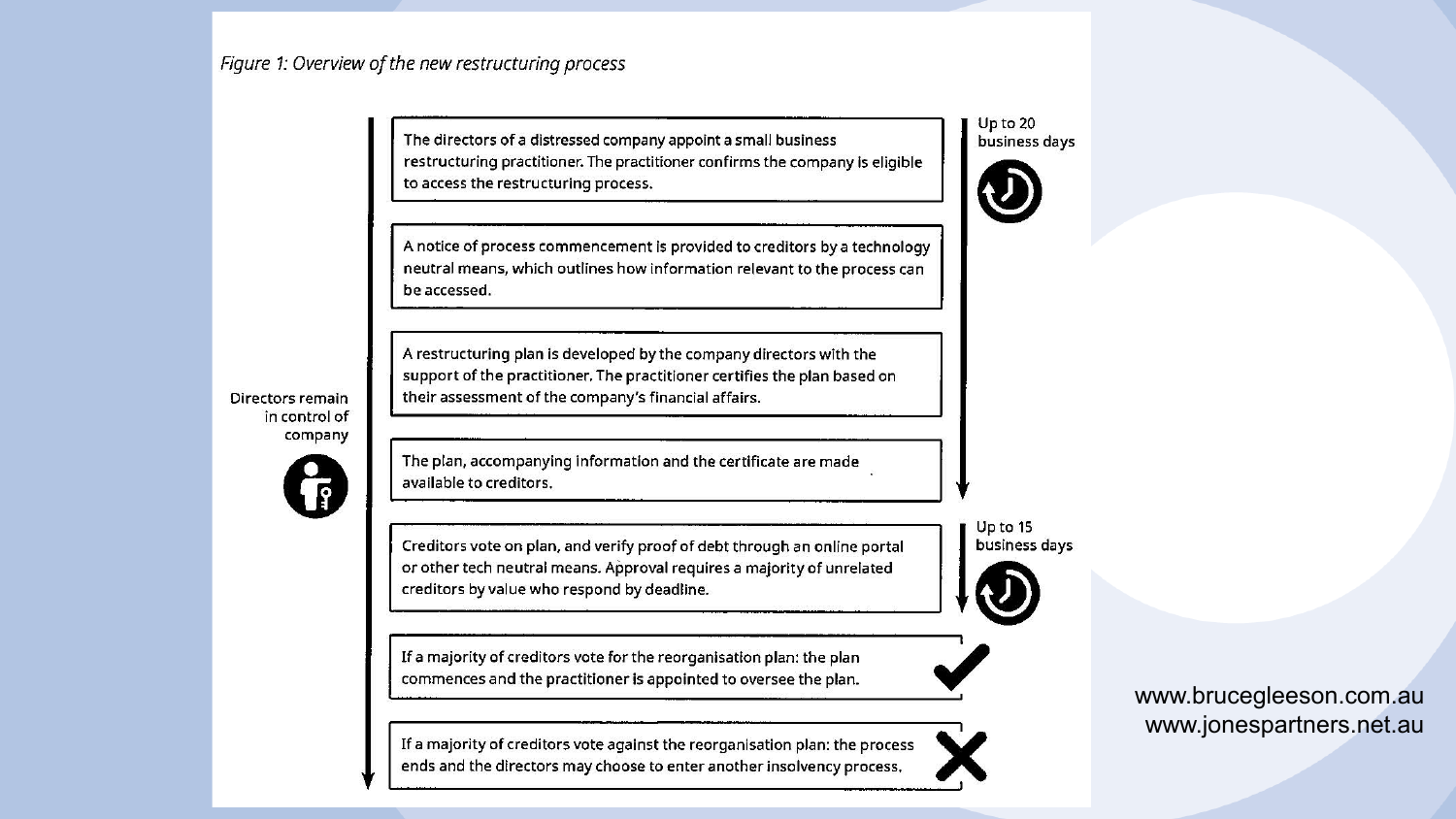#### Other Issues for Consideration

- Temporary relief where company announces its intention to access the restructuring process 3 months; Funding of current temporary relief measures on 31 December 2020 – impact on
	- Companies;
	- Individuals;
- Temporary insolvent trading moratorium enforcement ending on 31 December 2020; **BE CAREFUL**
- Devil may well be in the detail once draft legislation is available but short turnaround for consultation;
- **Stance of the ATO likely to be vital**;
- Jones Partners are supportive of reform that permits effective restructuring for small business, but the proposed legislation needs to be drafted so that directors accessing that regime are held accountable and that the process doesn't unnecessarily enable creditors to be exploited; and
- **Get advice from a qualified professional early if unsure.**